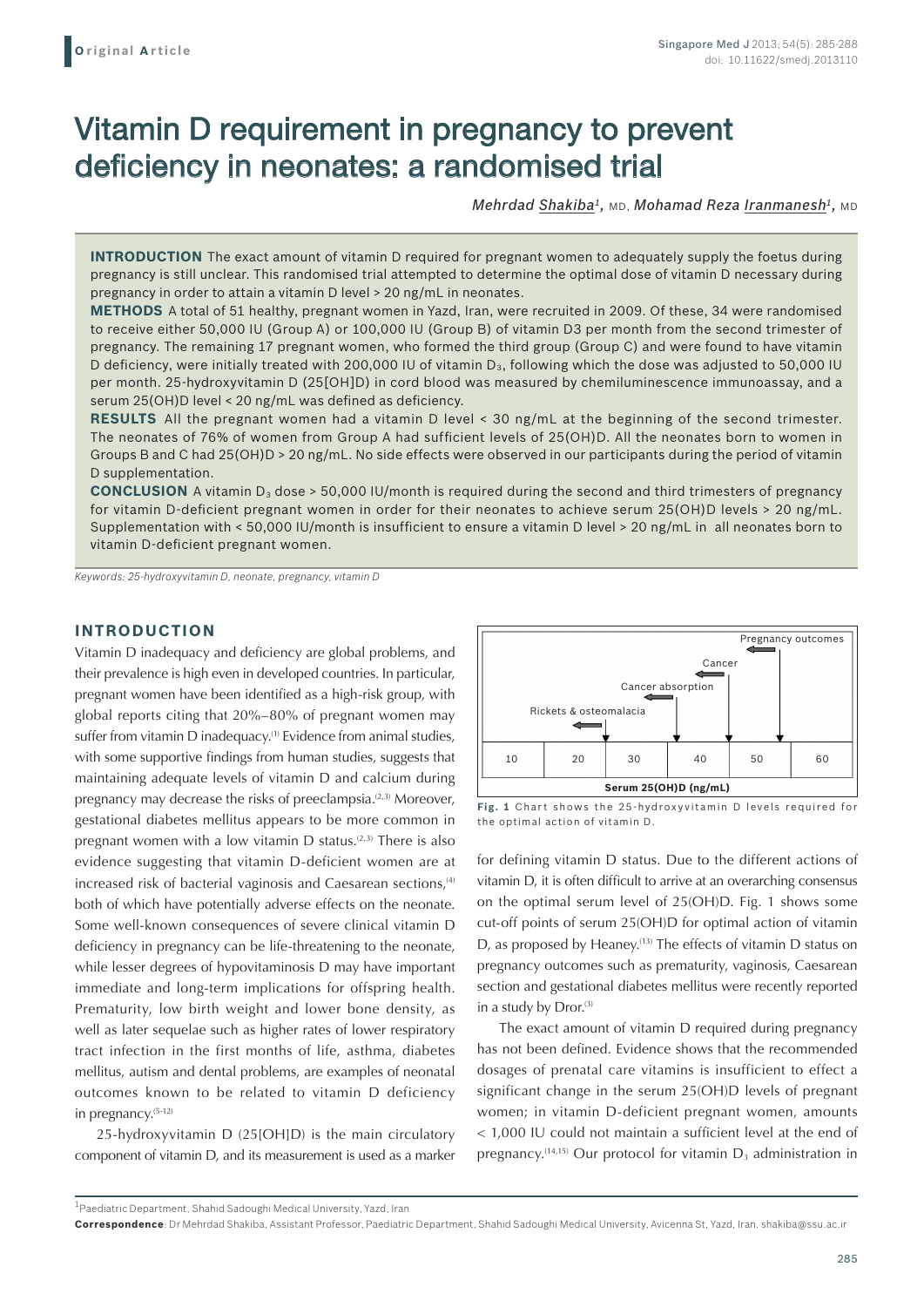pregnant women was based on Holick's recommendation, in order to maintain serum 25(OH)D levels > 30 ng/mL with other forms of vitamin D supplementation during pregnancy.(16,17)

The present study aimed to determine the optimal dosage of vitamin D supplementation necessary in pregnant women in order to prevent vitamin D deficiency and to maintain a serum 25(OH)D level > 20 ng/mL in neonates from a locality known to have a high prevalence of vitamin D deficiency.<sup>(18)</sup>

### **METHODS**

The study was carried out on 51 healthy, pregnant women from the beginning of their second trimester of pregnancy during the autumn and winter of 2009 in Yazd (31°53'50"N/54°22'04"E), Iran, where > 90% of the days are sunny and well-organised prenatal care is available to most pregnant women. The women were randomly recruited from two primary care clinics. The first measurement of serum 25(OH)D was done at the beginning of the second trimester of pregnancy using chemiluminescence immunoassays (DiaSorin, spA, Via Crescentino, Vercelli, Italy). Vitamin  $D_3$  for supplementation was obtained locally (Alhavi Pharmaceutical Co, Tehran, Iran). The study was approved by the ethics committee of the Shahid Sadoughi Medical University, Yazd, Iran.

The participants were distributed into three groups. Of the 51 participants, 34 were randomly classified into two groups – Group A received 50,000 IU/month and Group B received 100,000 IU/month (50,000 IU every two weeks) of vitamin D<sub>3</sub> supplementation. The remaining 17 women, with serum 25(OH)D levels < 20 ng/mL, were allocated into the third group, Group C. These vitamin D-deficient women in Group C were recruited from among 32 pregnant women who had been checked for vitamin-D deficiency prior to enrolment in the study. The women in Group C were treated with a total of 200,000 IU (50,000 IU/week for four weeks) of vitamin  $D_3$ , followed by supplementation with 50,000 IU/month. The calcium levels of all the women were checked in the delivery room.

Obstetricians and midwives conducted monthly visits to ensure that the participants adhered to the recommended dosage of vitamin  $D_3$ . At the time of delivery, the level of 25(OH)D in cord blood was measured, and a paediatrician examined the neonate for possible anomalies and recorded the anthropometric measurements. The weight and rate of prematurity of the neonates were compared against the local records of birth certificates from the health centre for the Yazd province. In 2005, the mean weight of neonates in Yazd province was  $3,130 \pm 106$  g, with a prematurity rate of 8%, according to the local annual report of the health centre in Yazd, Iran.<sup>(19)</sup> Samples were allocated as 51 ( $\beta$  = 80%;  $\alpha$  = 5%; standard deviation = 10;  $d = 2.8$ ). Normality of the variable  $(25[OH]D)$ was checked using the Shapiro-Wilk test (Group A,  $p < 0.05$ ). The Mann-Whitney *U* test was used for comparing the means between groups.

**Table I. Distribution of women on different amounts of vitamin D supplementation regimens during pregnancy, based on the level of 25-hydroxyvitamin D (25 [OH]D) in cord blood.**

| Group   | 25(OH)D level in cord blood [No. (%)] |                                   |                             |
|---------|---------------------------------------|-----------------------------------|-----------------------------|
|         | $>$ 30 ng/mL<br>(Sufficient)          | $20 - 30$ ng/mL<br>(Insufficient) | $< 20$ ng/mL<br>(Deficient) |
| Group A | 6(35)                                 | 7(41)                             | 4(24)                       |
| Group B | 10(59)                                | 7(41)                             | 0(0)                        |
| Group C | 14 (82)                               | 3(18)                             | 0(0)                        |

Group A: 50,000 IU/mth; Group B: 100,000 IU/mth; Group C: deficiency therapy + 50,000 IU/mth

**Table II. Levels of 25 -hydroxyvitamin D (25[OH]D) in the cord blood of neonates born to women on vitamin D supplementation.**

| Group   | 25 (OH)D level (ng/mL) | p-value* |
|---------|------------------------|----------|
| Group A | $25 \pm 7(17 - 42)$    | 0.003    |
| Group B | $32 \pm 12$ (24-54)    |          |

Data is presented as mean ± standard deviation (range). \*Based on Mann-Whitney test

Group A: 50,000 IU/mth; Group B: 100,000 IU/mth

#### **RESULTS**

The mean age of the participants was  $25 \pm 3$  years. 76% of the pregnant women were either primigravida or secundigravida, and all the participants were educated. Initial measurements of serum 25(OH)D at the beginning of the second trimester of pregnancy revealed that all 51 participants had a serum 25(OH)D level < 30 ng/mL; 53% of participants from Group A and 65% from Group B had initial levels < 20 ng/mL. The mean serum 25(OH)D levels in groups A, B and C were  $16 \pm 7.4$  ng/mL,  $18 \pm 7.8$  ng/mL and  $7 \pm 3.0$  ng/mL, respectively. Calcium levels (range 8.6–10.3 mg/dL) were in the normal range for all participants.

Table I summarises the distribution of women on the different vitamin D supplementation regimens during pregnancy, based on the serum 25(OH)D levels in cord blood. The mean 25(OH)D levels found in the cord blood from Groups A and B are shown in Table II. Higher levels of 25(OH)D are found in the cord blood from Group B than from Group A. The mean 25(OH)D level in the cord blood from Group C was  $35 \pm 8$  (range 27–51) ng/mL, which was significantly higher than that in Group A (Mann-Whitney U test;  $p < 0.001$ ) and Group B (Mann-Whitney *U* test; p < 0.005).

There was no significant difference in the average birth weights of neonates among the three groups (Group A: 3,279 g; Group B: 3,579 g; Group C: 3,367 g;  $p = 0.4$ ). The average length of the neonates in the three groups also did not differ significantly (Group A: 51.9 cm; Group B: 52.1 cm; Group C: 52.0 cm;  $p = 0.8$ ). The pregnant women were seen regularly during prenatal follow-up, and none of the participants complained about having to consume the vitamin D supplements.

#### **DISCUSSION**

The present study confirms previous reports of high rates of vitamin D deficiency among pregnant women in our region.<sup>(20)</sup>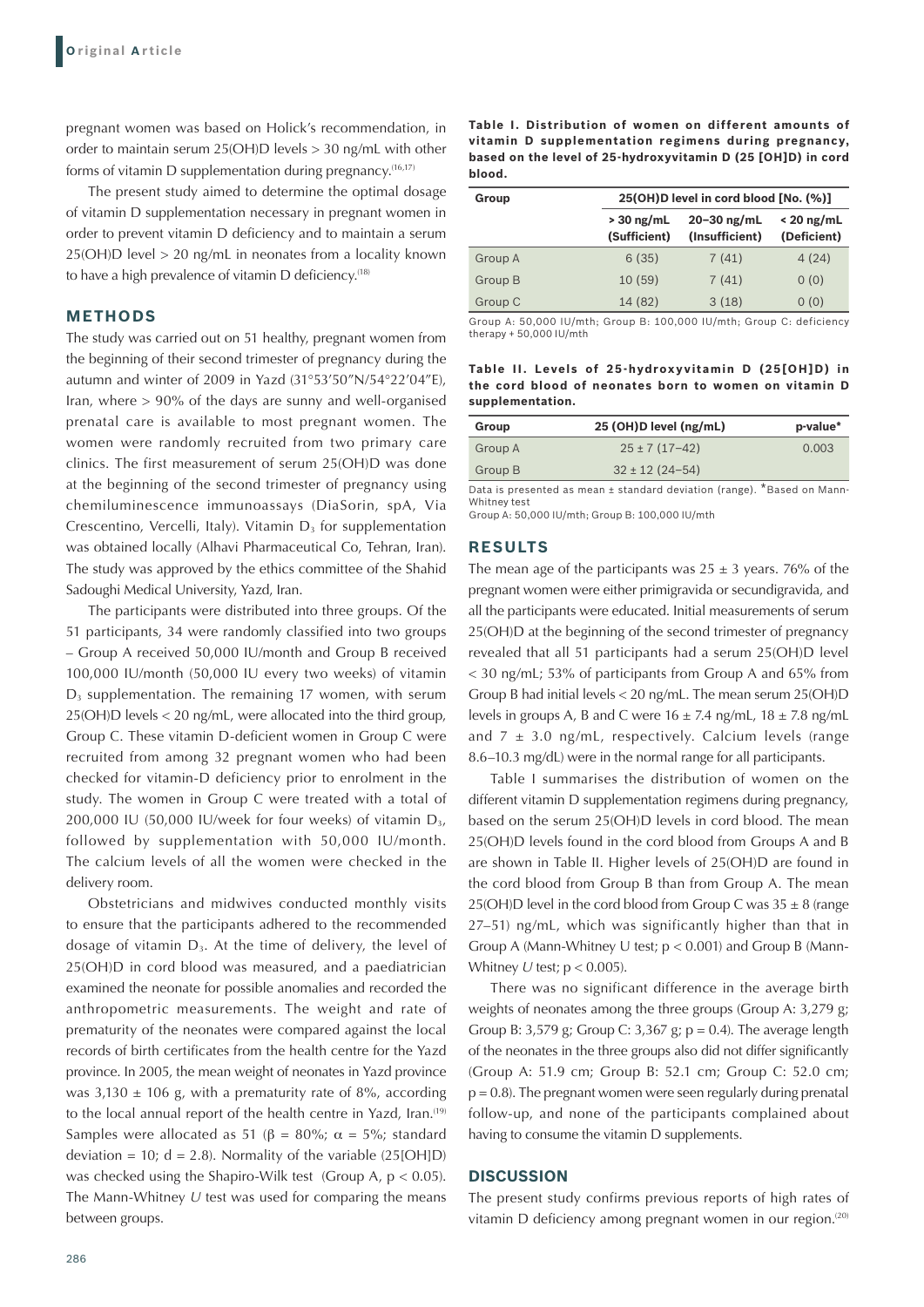More than 60% of the pregnant women in our study were vitamin D deficient and none of those studied had an ideal vitamin D level (> 30 ng/mL) prior to vitamin D supplementation. This is similar to the findings of reports from the region. $(20)$ This deficiency could be due to lifestyle factors such as a preference for indoor activities, the lack of intake of vitamin D-fortified food, avoidance of sun exposure (for cosmetic reasons or fear of skin malignancy), and the practice of veiling among Iranian women, which was an aggravating factor for vitamin-D deficiency in our cohort.

Our findings support the general consensus that higher doses of vitamin D than the routinely recommended dose of 1,000 IU/day are necessary from the beginning of the second trimester of pregnancy in vitamin D-deficient pregnant women in order to prevent vitamin D deficiency in both mothers and their neonates. A high correlation between the vitamin D levels seen among pregnant women and their neonates (correlation of maternal and neonatal 25(OH)D;  $r = 55\%$ <sup>(20)</sup> suggests that this assumption can be extended to the pregnant women in our cohort as well. This finding is in agreement with that of a previous study, $(21)$  but it is at odds with a recent recommendation by the Institute of Medicine of the National Academies, USA, which proposed a daily intake of 400 IU/day during pregnancy.(22) It is possible that lower doses of vitamin D may be appropriate for societies where pregnant women are not severely vitamin D deficient or receive vitamin D from other food sources and through skin exposure. The lower dosage suggested by the American study might not be sufficient in regions where the aforementioned limitations are relevant. A study by Datta et al showed that vitamin D-deficient pregnant women who consumed less than 1,600 IU/day of vitamin D could not maintain sufficiency at the end of pregnancy.<sup>(14)</sup> Studies have also suggested that vitamin D deficiency is present even among pregnant women in developed countries, and it is therefore possible that the recommended daily intake of 400 IU/day for such women may only achieve minimal increases in serum 25(OH)D levels even with supplementation.<sup>(23,24)</sup>

We found that a serum level of  $25(OH)D > 20$  ng/mL was achievable in all neonates when the pregnant women's intake of vitamin D was increased to 50,000 IU every two weeks  $\sim$  3,300 IU/day), or when an initial bolus dose of 200,000 IU followed by 50,000 IU/month was taken during the course of the pregnancy. A thorough study is required to determine the effectiveness of these two approaches, specifically from a clinical point of view, as well as to assess the long-term effects of such supplementation. Our findings are similar to those of other studies, which reported that vitamin  $D_3$  supplementation > 2,000 IU/day is necessary to obtain a sufficient serum level of vitamin  $D$  in pregnant women and their neonates.<sup>(25,26)</sup> Where other recommendations are concerned, for instance the Canadian Academy of Paediatrics, which recommends a vitamin D supplementation of 2,000 IU/day for the entire duration of pregnancy,<sup>(27)</sup> it would be better to individually

assess the best possible approach for each woman. It might also be advisable to assess the vitamin D status of pregnant women from the beginning of pregnancy and treat them individually instead of using a predetermined prescription for all patients.

Our results also suggested a low rate of prematurity among neonates born to women who have been supplemented with vitamin D. Among the 51 women who received vitamin D-supplementation, only 1 (2%) neonate was delivered prematurely (95% confidence interval [CI] 1.3–5.5). This is in contrast to the 8% rate of prematurity in our region.<sup> $(19)$ </sup> We also found that the mean weight of neonates born to women with vitamin D supplementation (mean weight,  $3,408 \pm 432$  g) was higher than that of infants born in Yazd (*t*-test; 95% CI 189–376;  $p = 0.0005$ ). These findings are in agreement with recent media reports of a high-quality clinical trial in the USA, where vitamin D was found to be associated with a lower risk of premature birth.(28)

This study is, however, not without its limitations. First, there was no placebo group with which to compare the results of the test groups against. Second, as the study ascertained only laboratory assessments of serum levels of 25(OH)D in pregnant women and their neonates without any long-term clinical evaluation, we could not establish the long-term effects of vitamin D supplementation in pregnant women. It is thus possible that the long-term effects of vitamin D supplementation might be more important than its immediate outcomes. Third, this study did not collect any information on the nutritional status or dietary habits of the participants other than ascertaining that they were not on diets enriched with vitamin D. Fourth, the pregnant women selected for the study were not randomly recruited from all primary care clinics in the city. Finally, as we did not have a control group, it was not possible to attribute our findings on the prematurity and weight of neonates born to pregnant women receiving vitamin D supplementation solely to vitamin D. However, although it is likely that the veiling of pregnant women in Iran could prove to be a limiting factor for the extrapolation of our results to pregnant women from other regions, it may still be possible to apply our findings to areas with fewer sunny days.

Our results confirm that in a region where the prevalence of vitamin D deficiency in pregnant women is high, consumption of vitamin  $D_3 > 50,000$  IU/month ( $> 1,600$  IU/day) is needed from the second trimester of pregnancy in order to maintain a serum 25(OH)D level > 20 ng/mL in neonates. Such supplementation may also help to reduce the risk of premature birth among these women. Such an approach may have implications not only for the duration of intrauterine life but also for neonatal outcomes in the first crucial months of life after birth. This is especially so because it would take over two months of oral vitamin D supplementation in order for infants born to vitamin D-deficient women to achieve sufficient serum vitamin D levels.